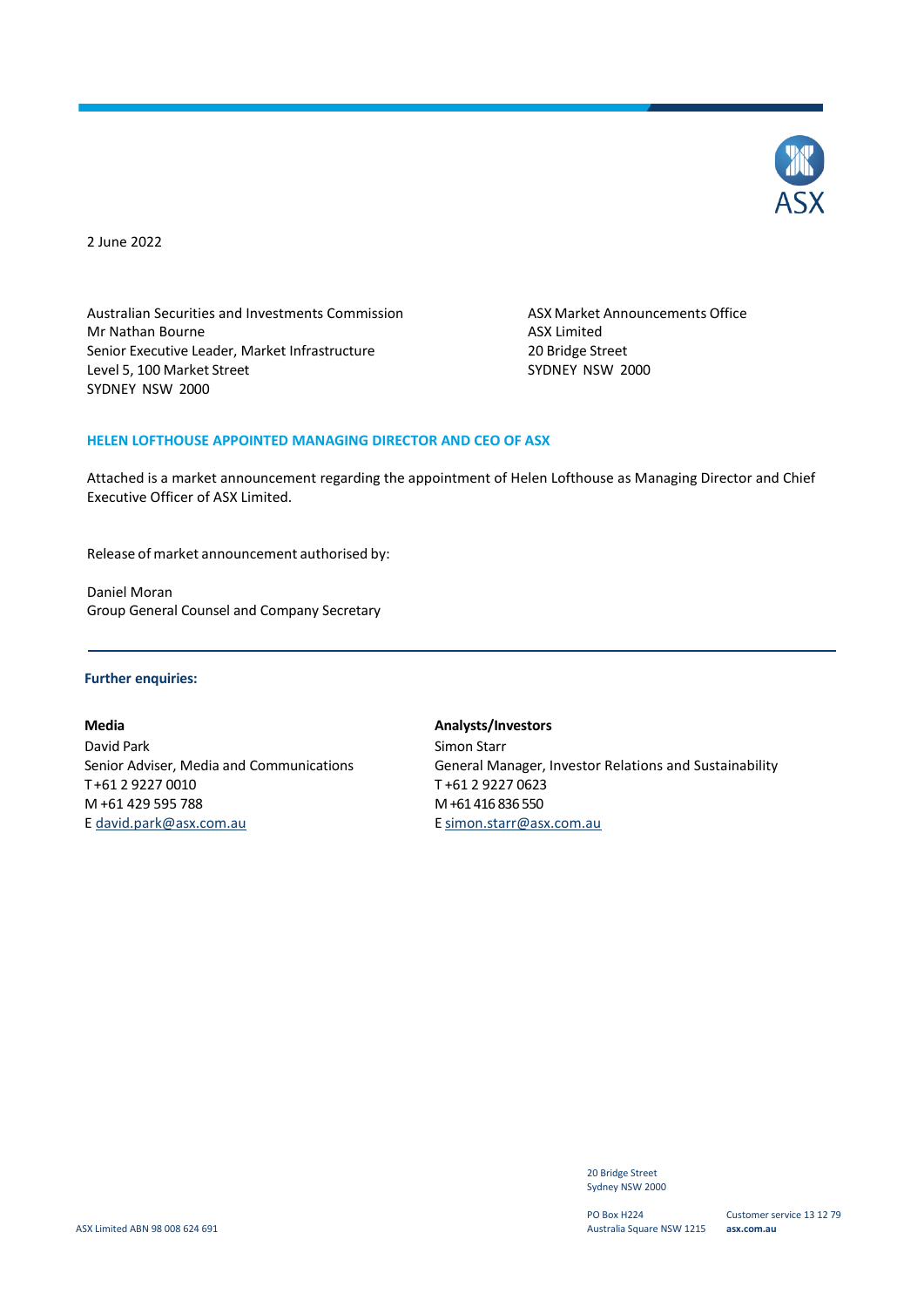

# Market Announcement

2 June 2022

## Helen Lofthouse appointed Managing Director and CEO of ASX

ASX Limited (ASX) announces that Helen Lofthouse has been appointed Managing Director and CEO of ASX, effective from Monday, 1 August 2022.

Ms Lofthouse is currently ASX's Group Executive Markets, ASX's largest business by revenue, responsible for cash and derivatives trading, including equities, interest rates, commodities and energy products, and the benchmarks business and international sales. She joined ASX in September 2015 as a member of the executive leadership team.

Ms Lofthouse was selected following a comprehensive and competitive search, which considered experienced and highly credentialled local and international candidates. The process was led by the Board with assistance from executive search firm Egon Zehnder.

Damian Roche, ASX Chairman, said: "Given the high calibre of experienced candidates attracted to the position, we are delighted that the outstanding choice to lead ASX as its new CEO comes from within the organisation.

"It is testament to Helen's qualities and highlights the strength within ASX's executive ranks. It also reflects the Board's confidence in the strategy and performance of the company in recent years. We look forward to the fresh ideas and enthusiasm Helen will bring to the role as our new CEO. Her appointment ensures a smooth and orderly CEO transition. ASX's exciting future is in strong and capable hands."

Ms Lofthouse is an accomplished financial markets executive with more than 20 years' experience in cash equity and debt markets, listed and OTC derivatives, and clearing and settlement services, including the past almost seven years at ASX. Prior to joining ASX, Ms Lofthouse was based in London where she was a Managing Director at UBS, and before that she worked in various senior roles at JPMorgan (please see the profile at Appendix A for further career detail).

Mr Roche continued: "The Board has been consistently impressed with Helen's exceptional capability and demonstrated leadership, and believe she is the best candidate to steer ASX. Helen has successfully managed changing priorities in dynamic environments, and done so while delivering critical market infrastructure. She has a strong understanding of our values and strategy, and a proven ability to lead large and diverse teams and deliver growth. Importantly, Helen is already known and highly regarded by our people, customers and regulators, and has a deep understanding of the regulatory environment in which ASX operates."

Ms Lofthouse said she was delighted about the opportunity to become CEO of ASX: "I am honoured and humbled to be chosen as the CEO of ASX given the critical role it plays in Australia's financial markets.

"I have been working with an extremely talented and dedicated group of people right across ASX, including at the executive level, in ASX's derivatives and OTC markets and clearing businesses, and more recently in cash equities and the various risk, compliance, technology and operational teams who support them. It has been an exciting and rewarding experience," said Ms Lofthouse.

"As a member of the senior executive leadership for almost seven years, I have strong working relationships with people and teams throughout the organisation. I am looking forward to helping shape ASX's future as we continue our transformation and leverage our technology platform to deliver further value for customers, staff, shareholders and the investing public. I am also indebted to Dominic Stevens for ensuring ASX is in a strong financial, operational and technological position, and with considerable growth optionality when he leaves," concluded Ms Lofthouse.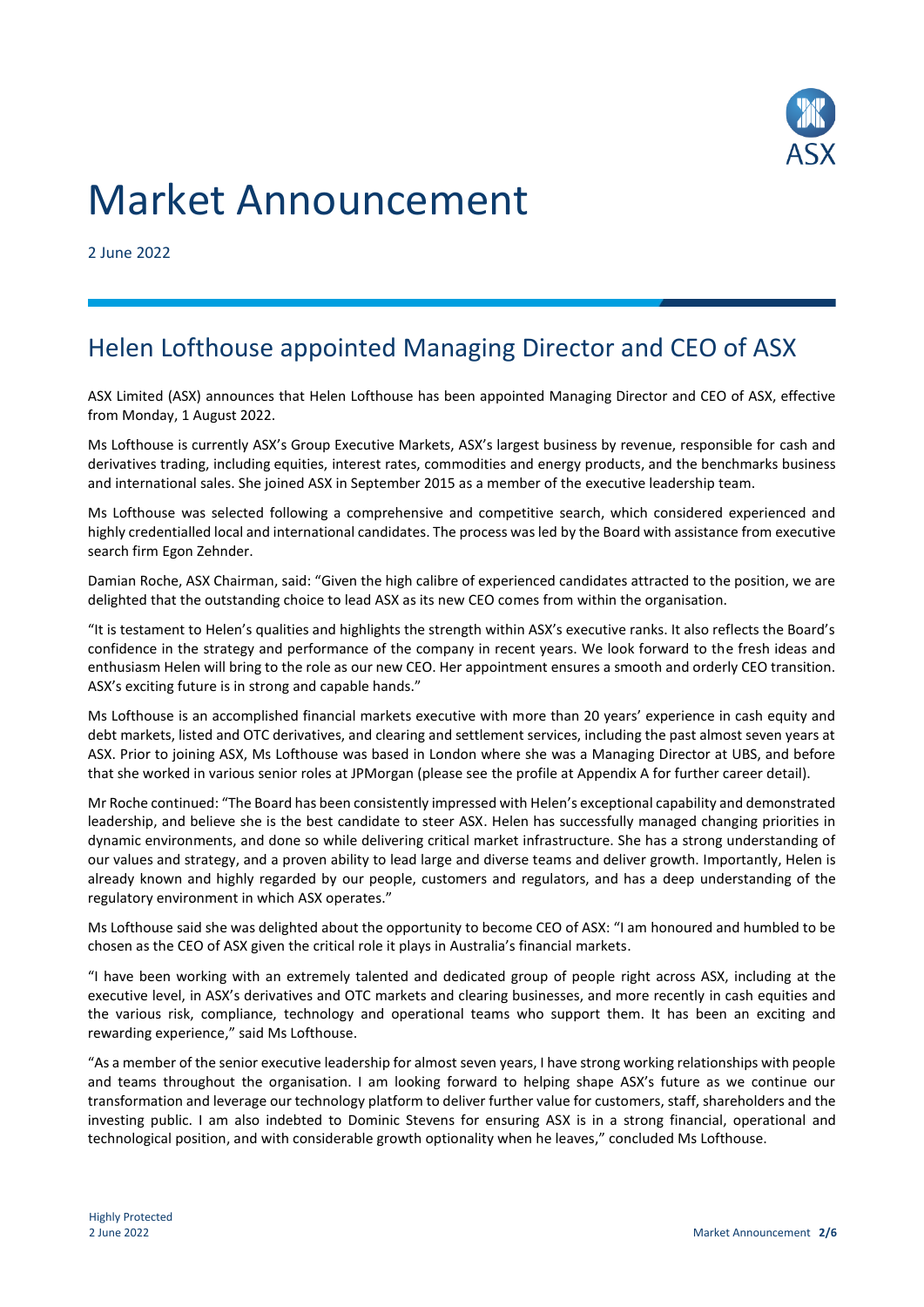

Dominic Stevens will continue as CEO until 31 July 2022, and has agreed to remain available to advise and assist ASX with transition until 30 September after which he intends to retire.

Mr Roche also paid tribute to Mr Stevens: "ASX is in a very strong position. I acknowledge Dominic's major contribution in leading the company through a period of significant growth, challenge and transformation.

"Dominic has driven the execution of our strategy to build an exchange for the future. He has done a great deal to contemporise the organisation, improve the resilience and functionality of our operating platforms, position ASX to capitalise on new growth opportunities and lift the experience for our customers. Under Dominic's leadership, ASX has become a stronger, more performance-driven company, which consistently delivers solid financial results," concluded Mr Roche.

#### **Further enquiries:**

David Park Simon Starr New York Simon Starr New York Simon Starr New York Simon Starr New York Simon Starr New York Simon Starr New York Simon Starr New York Simon Starr New York Simon Starr New York Simon Starr New York S T +61 2 9227 0010 T +61 2 9227 0623 M +61 429 595 788 E [david.park@asx.com.au](mailto:david.park@asx.com.au)

**Media Analysts/Investors** Senior Adviser, Media and Communications General Manager, Investor Relations and Sustainability M +61 416 836 550 E [simon.starr@asx.com.au](mailto:simon.starr@asx.com.au)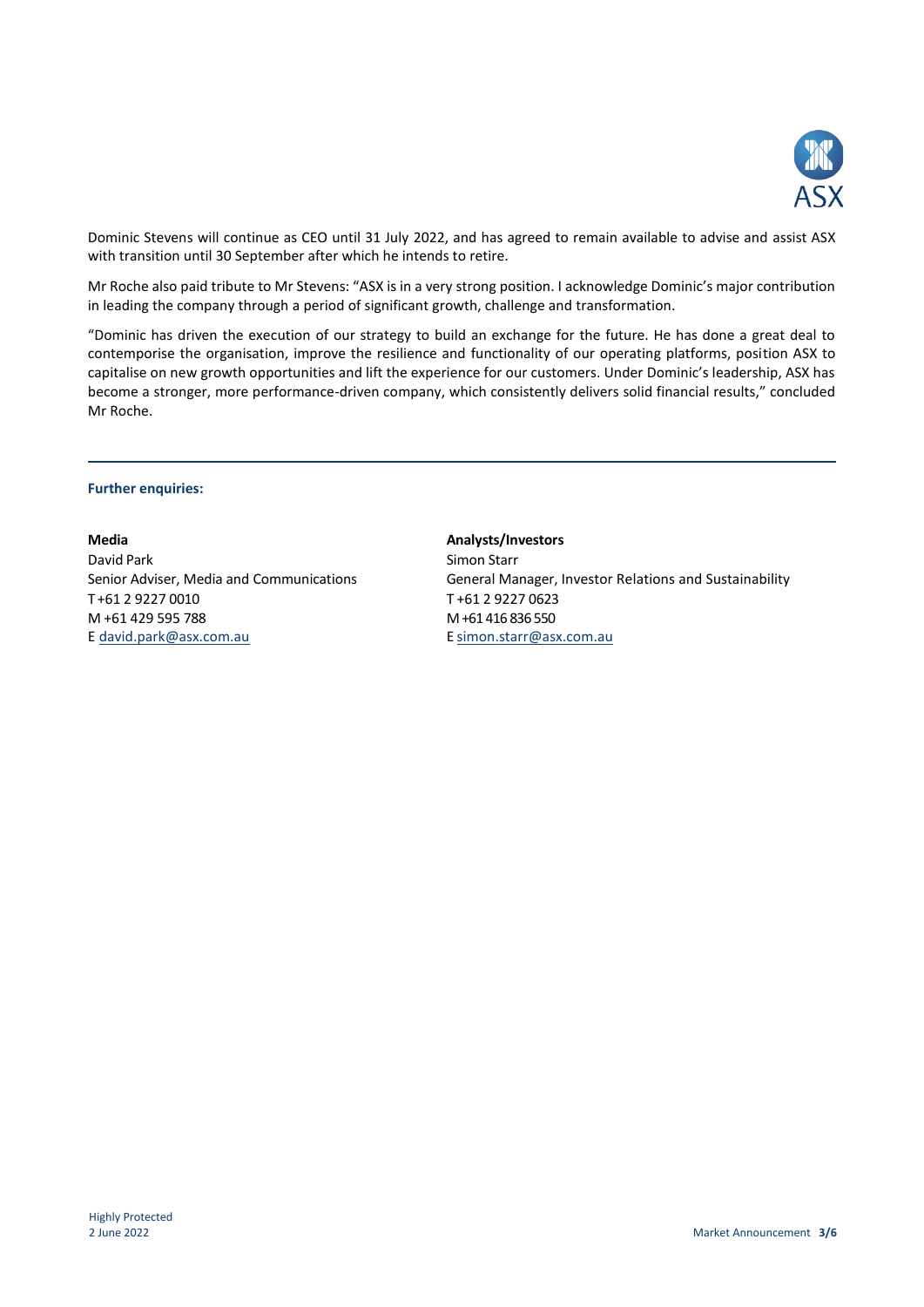

#### **Appendix A**

#### **HELEN LOFTHOUSE PROFILE**

Helen Lofthouse joined ASX in September 2015, has been a member of ASX's senior executive committee for almost seven years, and was appointed Group Executive, Markets in July 2021.

In this role, Helen is responsible for ASX's cash and derivatives trading, including equities, interest rates, commodities and energy products, ASX's international business development teams, benchmarks and derivatives and OTC clearing. Prior to this, Helen was Executive General Manager of Derivatives and OTC Markets at ASX – ASX's largest individual business by revenue.

Before joining ASX, Helen was a Managing Director at UBS between 2011 and 2015, where she was responsible globally for the OTC clearing business and was Head of Clearing and Execution Sales in Europe. Prior to this, from 1998 to 2011, Helen worked at JPMorgan in London in various businesses including futures and OTC clearing, derivatives prime brokerage, credit markets and cash equities. Her earlier career involved project management and technology consulting.

Helen was announced as one of the World Federation of Exchanges' (WFE) Women Leaders for 2021. She is Executive Sponsor of ASX's Wellbeing networking group, which promotes physical and mental wellbeing through employee participation and community connection.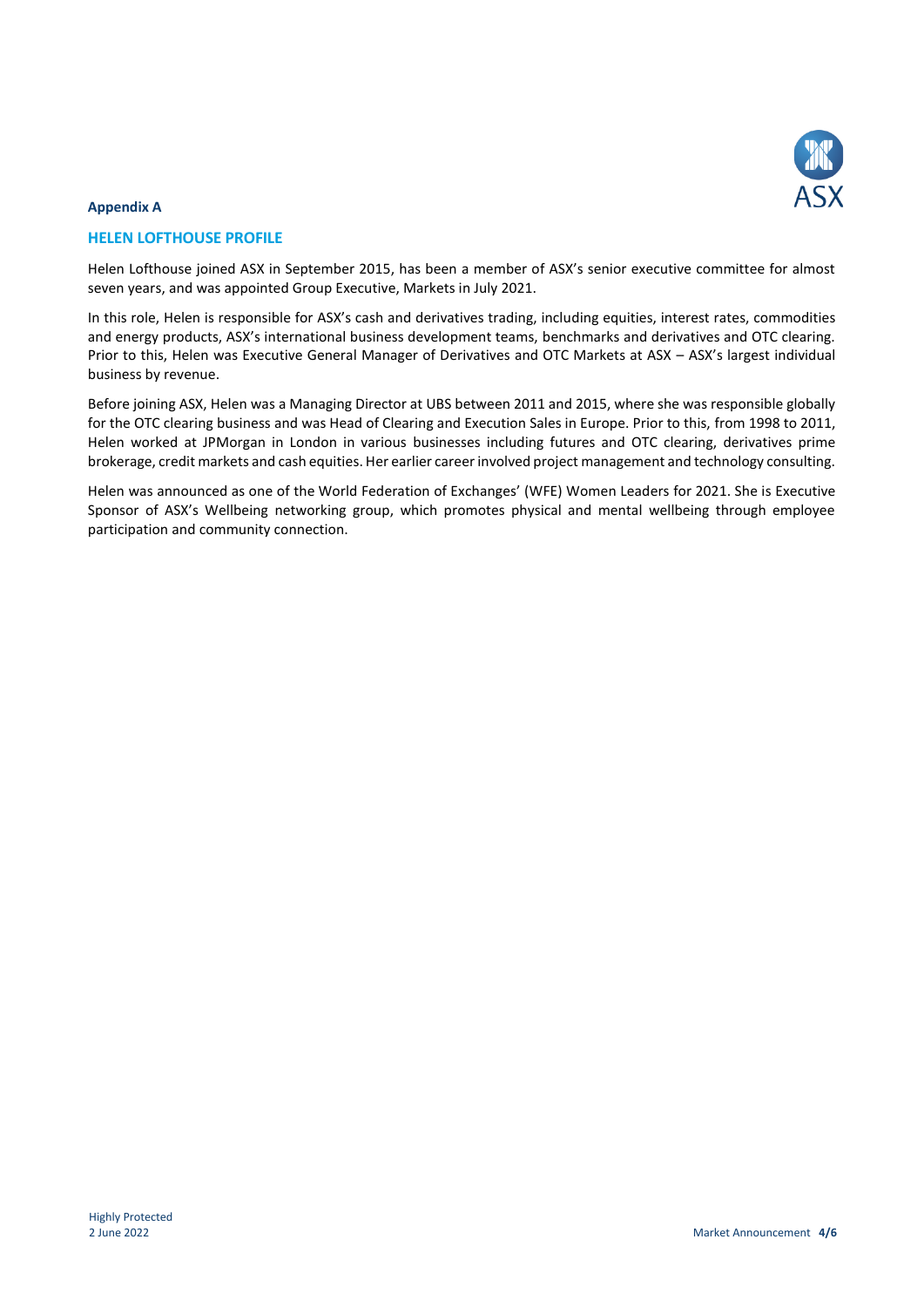

#### **Appendix B**

## **SUMMARY OF THE KEY TERMS OF THE EXECUTIVE SERVICE AGREEMENT BETWEEN ASX LIMITED AND HELEN LOFTHOUSE**

#### **1. Commencement date**

ASX will employ Ms Helen Lofthouse in the position of Managing Director and CEO.

Ms Lofthouse's employment will commence on 1 August 2022.

#### **2. Term**

Ms Lofthouse will be appointed for an ongoing term subject to termination by either party (see section 5 below).

#### **3. Remuneration**

Ms Lofthouse's remuneration mix will be 40% fixed, 40% short-term incentive and 20% long-term incentive.

#### **Fixed remuneration**

Ms Lofthouse is entitled to fixed remuneration of \$2 million (inclusive of superannuation) per annum. This will be subject to annual review.

#### **Short-term incentive**

Ms Lofthouse is entitled to a \$2 million target short-term incentive with a maximum opportunity capped at 150% of target. Payment of any STI will be subject to the financial and non-financial performance of the Group, Ms Lofthouse's performance against performance targets and priorities set by the Board in consultation with Ms Lofthouse, the rules of the short-term incentive plan and relevant market information.

Short-term incentive awards are treated as follows:

- 40% will be paid in cash
- 30% will be deferred for two years in equity
- a further 30% will be deferred for four years in equity.

Dividends will be paid on awarded short-term incentives.

Unless the Board determines otherwise, Ms Lofthouse will forfeit any deferred short-term incentive if her employment ceases due to death, permanent disability, retirement, hardship, redundancy or other reason determined by the Board from time to time.

#### **Long-term incentive**

Subject to any approval ASX considers necessary or appropriate, Ms Lofthouse will be entitled to participate in the ASX executive share-based long-term incentive scheme in accordance with the rules of the scheme and any applicable ASX policy. Ms Lofthouse will be entitled to an annual long-term incentive grant valued at \$1 million subject to the achievement of earnings per share (50% of the benefit) and total shareholder return (50% of the benefit) hurdles. There is a four-year performance period. The number of performance rights granted will be determined using ASX's share price (face value). Dividends are not paid on awarded long-term incentives.

If approval of Ms Lofthouse's participation in the ASX long-term incentive scheme is sought but not obtained, she will be entitled to receive a cash payment equivalent in value to the long-term incentive that would have been granted had shareholder approval been obtained, subject to the same performance hurdles and timing for vesting (payment).